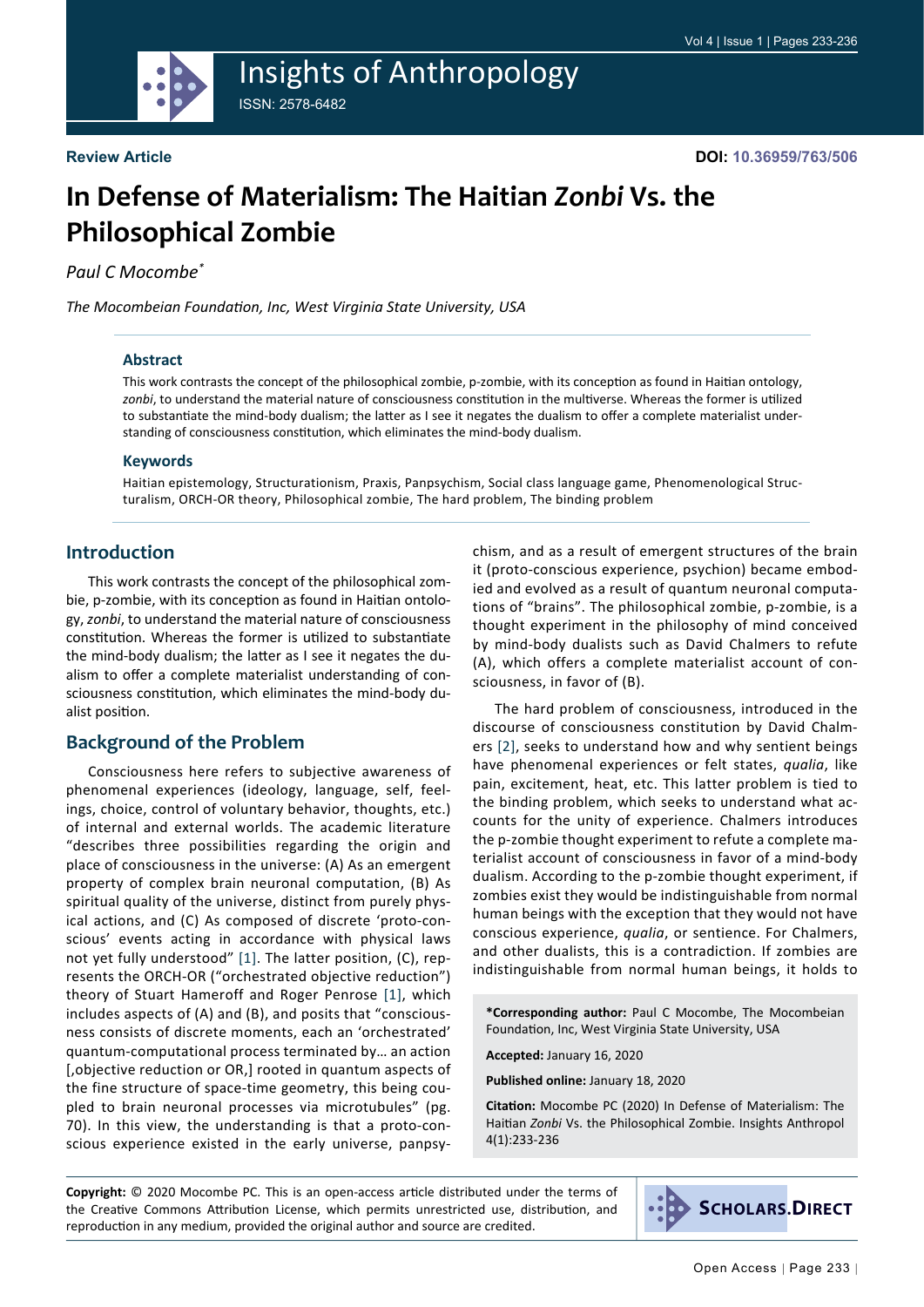reason that they would possess conscious experience, which substantiates his mind-body position. In this article, I utilize the notion of zombies as found in Haitian ontology and practice, *zonbi*, to refute the dualist position in favor of a complete materialist account of consciousness constitution as found in (C). Thus the understanding here is that what accounts for the unity of experience is the psychion, subatomic particle, of an emergent psychonic/panpsychic subatomic field of the multiverse that has phenomenal properties, which gets embodied as neuronal particles of the aggregated brain, which experiences a material resource framework as an "I" whose phenomenal properties following matter disaggregation either returns back to the field or collapses in other worlds where the same matter exists. This Mocombeian [[3](#page-3-2)] materialization parallels the concept and practice of *nanm* (soul/consciousness) and *zonbi* found in Haitian metaphysics.

## **Theory and Method**

Paul C. Mocombe's [[3](#page-3-2),[4](#page-3-3)] structurationist sociology, phenomenological structuralism, which attempts to resolve the structure/agency problematic of the social sciences, builds on the ORCH-OR theory and panpsychism of Hameroff and Penrose, while holding on to the multiverse hypothesis of quantum mechanics and Haitian ontology/ epistemology, which the authors reject, the former, because it is not "a more down-to-earth viewpoint" [\[1\]](#page-3-0). For Mocombe [[3](#page-3-2)], quantum superposition, entanglement, and evidence in Haitian Vodou of spirit possession, which represent ancestors from a parallel world, Vilokan, of the earth's of which we ought to pattern our behaviors and structures, are grounding proofs for the acceptance of the multiple worlds hypothesis of quantum mechanics within an M-theory interpretation of the constitution of the multiverse [\[3,](#page-3-2)[5-](#page-3-4)[8](#page-3-5)]. Within the latter hypothesis, the understanding is that "each possibility in a superposition evolves to form its own universe, resulting in an infinite multitude of coexisting 'parallel' worlds. The stream of consciousness of the observer is supposed somehow to 'split', so that there is one in each of the worlds-at least in those worlds for which the observer remains alive and conscious. Each instance of the observer's consciousness experiences a separate independent world, and is not directly aware of any of the other worlds" [[1](#page-3-0)]. It is within this multiple worlds, which are materially real, hypothesis that Mocombe constitutes the notion of consciousness in the universe according to his theory of phenomenological structuralism. For Mocombe [[3](#page-3-2)], the material world is real and objective, and the informational content of consciousness is epiphenomenal content recycled/entangled/ superimposed throughout the multiverse after matter aggregation and experience. Consciousness is an emergent fifth force of nature, a quantum material substance/energy, psychion, the phenomenal property of which is recycled/entangled/superimposed throughout the multiverse and becomes embodied via the microtubules of brains. It is manifested in simultaneous, entangled, superimposed, and interconnecting material resource frameworks as embodied praxis or practical consciousness, which in-turn becomes the phenomenal properties of material (subatomic

particle energy, psychion) consciousness that is recycled/ entangled/superimposed throughout the multiverses via (self-aware or not) practical activity and the phenomenal properties of subatomic particles of a psychonic/panpsychic field, which goes on to produce aggregated matter with consciousness.

In other words, Paul C. Mocombe's [\[3\]](#page-3-2) structurationist theory of phenomenological structuralism, in keeping with the logic of structurationist sociology, assumes practical activity and consciousness, i.e., practical consciousness, to be the basis for understanding human behavior and consciousness in the world. For Mocombe, this consciousness is neither an emergent illusion of the brain or one that comes from a simulation of species-Beings with "higher consciousness" than our human form, nor a God, which animates our species-being with its essence that is our human soul/consciousness. The aforementioned positions, a simulation/virtual reality, emergent property of the mechanical brain, or the essence of God, presupposes the existence of consciousness as fundamental to the multiverse prior to its embodiment as the "I," the Cartesian thinking subject, of the human actor. In Mocombe's theory of phenomenological structuralism, consciousness, like the other forces of the multiverse, is presupposed as a proto-evolutionary force with a subatomic field whose particles become embodied via microtubules of brains. In other words, consciousness is an emergent fifth force of nature, a psychion of a psychonic/panpsychic subatomic field, which evolves via experience of the macro-world as embodied aggregated neuronal energy, in microtubules of brains, recycled/entangled/superimposed throughout the multiverses. Hence, it is not solely an emergent property of the mechanical brain; a simulation (virtual reality) wherein sentient beings with consciousness are the pawns in the conscious scenarios of a species-being with higher-consciousness; nor is it a product of a God, in the Christian sense, animating it in its consciousness. Even if the latter two (which makes up the virtual reality hypothesis in some physic circles) were the case, neither would deny the fact that we are able to know the laws of the "material" simulation by which we become conscious or have consciousness, which appears to be fundamental prior to time and space of the macro-worlds. I disagree with this virtual reality hypothesis of the multiverse. For me, the multiverse is real and objective, and consciousness is not fundamental to it. Instead, consciousness is, like time and space, an emergent property of the macro-world, which evolves as a force of nature akin to the evolution of gravity. In other words, it becomes an emergent force of nature, which is recycled/ entangled/superimposed throughout the multiverse, after the constitution of the macro-world: Consciousness is the product of neuronal energies, psychion, of a psychonic/ panpsychic subatomic field, the phenomenal properties of which aggregate as matter, via the other forces of nature, and manifests itself in the multiverse as embodied practical activity, i.e., practical consciousness, of species, whose consciousness, once disaggregated as matter in one universe, either collapses unto other versions of itself that exists in other multiverses, or is recycled into the psychonic/panpsychic subatomic field as particles with phenome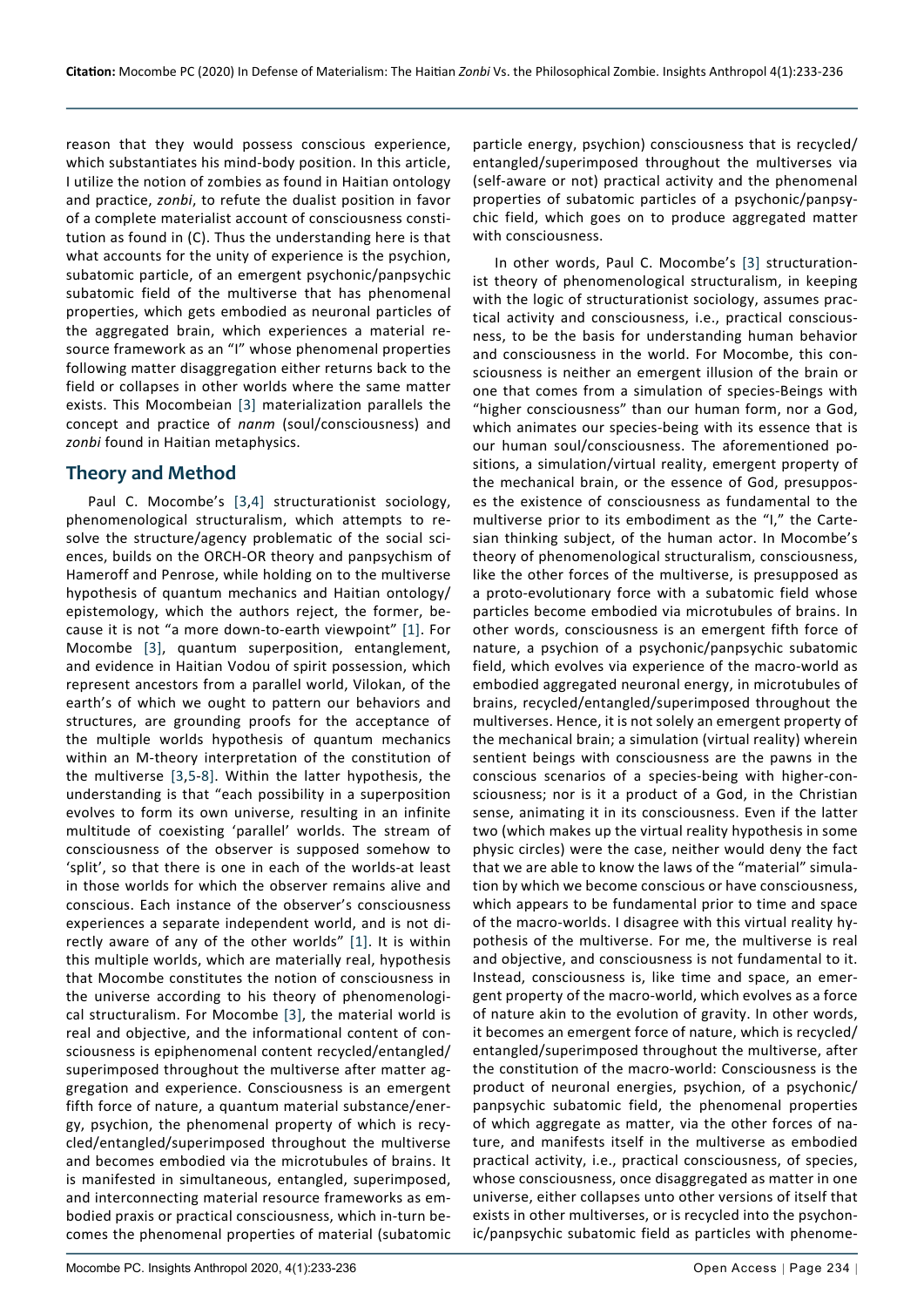nal properties, i.e., qualia. So the phenomenal properties, qualia, of subatomic particles is the binding elements that give unity to consciousness in the brains of sentient beings, which experience this unity as neuronal phenomenal experience of an "I" in order to experience and exist in a material resource framework.

## **Discussion and Conclusion**

Mocombe [[9\]](#page-3-6) builds on Haitian ontology's notion of the *nanm* and *zonbi* to understand the constitution of consciousness as a proto-material substance of the multiverse whose phenomenal properties, once disaggregated as aggregated matter, constitutes a psychonic/panpsychic field the psychion of which gives unity to our experiences and felt experiences once embodied. Hence like Haitian/Vilokan Idealism which posits that the nanm, which provides unity to our experiences is a material thing, a Cartesian I composed of three distinct entities (sometimes more as Haitian metaphysics suggests that a fourth entity, *lwa met tet*, may constitute the nanm of serviteurs in order to guide them in their decision-making) that are also tied to the natural world and can be manipulated in life as well as death, I, also, view consciousness as an emergent proto-material substance, which becomes reified and embodied as the phenomenal properties of subatomic particles following the constitution of the macro-world.

As the late *ATI-oungan* of the religion of Haitian Vodou, Max Beauvoir [\[5\]](#page-3-4), highlights about the *nanm* and zombification, in Haitian ontology, the human being is a sentient being, which is constituted as three distinct material entities, the physical body, the *gwo bon anj* (*sé médo*), and the *ti bon anj* (*sé lido*). The latter two constitute our *nanm* (soul), and the physical body is aggregated matter that eventually dies and rots. It is animated by the energy force of *Bon-dye* or the universe, the *gwo bon anj*, which is not active in influencing personality or the choices that the human subject makes in life. Instead, it is simply the spark of life or the energy force that keeps the body living or activated. In other words, metaphorically speaking, imagine the body as an electrical cord, Bon-dye as the socket, and the spark of energy from the socket that animates the appliance as the *gwo bon anj*.

The animated body, the physical body and the *gwo bon anj*, gives rise to consciousness and the personality through the *ti bon anj*. The most important part of the body is the head, which is the seat of consciousness and the space where sight, hearing, smell, and taste all reside. The five senses of the head, and the brain's reflection on what is smelled, heard, seen, tasted, and touched gives rise to the *ti bon anj*, which is consciousness, intellect, reflection, memory, will, and the personality. That is to say, it is the *ti bon anj* that houses the ego, self, personality, and ethics of the person from experiences in life. So the *gwo bon anj* animates the physical body, which gives rise to the *ti bon anj*, i.e., the individual ego or I of a human subject as they experience being in the world with others.

The three aforementioned distinct (materialist) entities constitute the average individual and can be separated at various points throughout their life cycle and at the time

of death. People who are called to work with *lwa yo* (spirits and concepts in Haitian Vodou) also have a fourth entity, personal lwa, *mét tét*, who permanently resides within their head, i.e., a sort of split personality that guides the individual in making important and daily decisions. For the average individual, at the time of death the physical body dies and rots, the *ti bon anj*, the ego, personality, etc., returns to *Ginen* (Africa), Vilokan, and the *gwo bon anj* lingers around seeking to animate a new body. Serviteurs, *oungan yo, Manbo yo*, and *Bokor yo*, can work to bring the *ti bon anj* of elders back across the waters from Africa so that they can be an active and honored ancestor. This latter process of ancestor retrieval is usually done a day and a year after the death of the person, and requires an animal sacrifice, i.e., the taking of a life to feed lwa yo in order to retrieve the deceased ancestor from Ginen. Upon retrieval, the *ti bon anj* of the ancestor is kept in a *govi*, a small clay bottle. Bokors, sorcerers, who are members of secret societies in Vodou, and stand apart from *oungan yo* (priests) and *Manbo yo* (priestesses) as sorcerers who serve Petwo *lwa yo*, can also capture the lingering *ti bon anj* to do spiritual work aimed at healing, ascertaining money, love relationships, work, political power, i.e., *pwen*, or other desires. This latter act is one form of zombification wherein the *ti bon anj* of a deceased person is captured in a bottle, *govi*, and directed to serve either the Bokor or an individual seeking wealth, love, political power, or to do harm to another person, etc.

Aside from separation in death, separation can also take place during a person's life cycle. During a person's life cycle, the *gwo bon anj* can be displaced by a *lwa* during possession or a Bokor for zombification. The *lwa* utilizes the animated body (the person possessed is called a *chawl* or horse for the lwa) to experience the world, heal, protect, etc. The *ti bon anj* can be displaced during a person's life cycle by a Bokor for the mitigation of punishment through zombification. This latter action is essentially the death penalty in Vodou when individuals morally violate nature, communal life, or an individual. *Bokor yo* are called upon by *oungan yo* and *manbo yo* to punish the transgressor through the removal of their *ti bon anj* from their bodies. During this process, the ego and personality, *ti bon anj*, which is viewed as a material thing, is removed, and the person is left with the material body and the *gwo bon anj*. The purpose of this act is to render the transgressor without the desire and drive (will) to commit any further acts, which arose from their *ti bon anj*. The person is not killed, but the desire and passion that caused them to commit the initial transgression that they committed is removed. Hence the person is left alive as a mindless zombie, i.e., zonbi. Essentially, whereas oungan yo, manbo yo, and gangan/dokté fey are the readers, judges, and healers, Bokor yo are the sorcerers and police force of the village. They are practitioners of black magic, and are visited by people seeking to do harm to someone, wealth, power, luck, revenge, etc. There are three other, external, cosmic force and lwa yo that impact the individual. They are the *zetwal,* i.e., the star of a person, which determines their fate; the *lwa rasin*, or *lwa eritaj*, the spirit of the ancestors "who enter the path of the unconscious to talk to